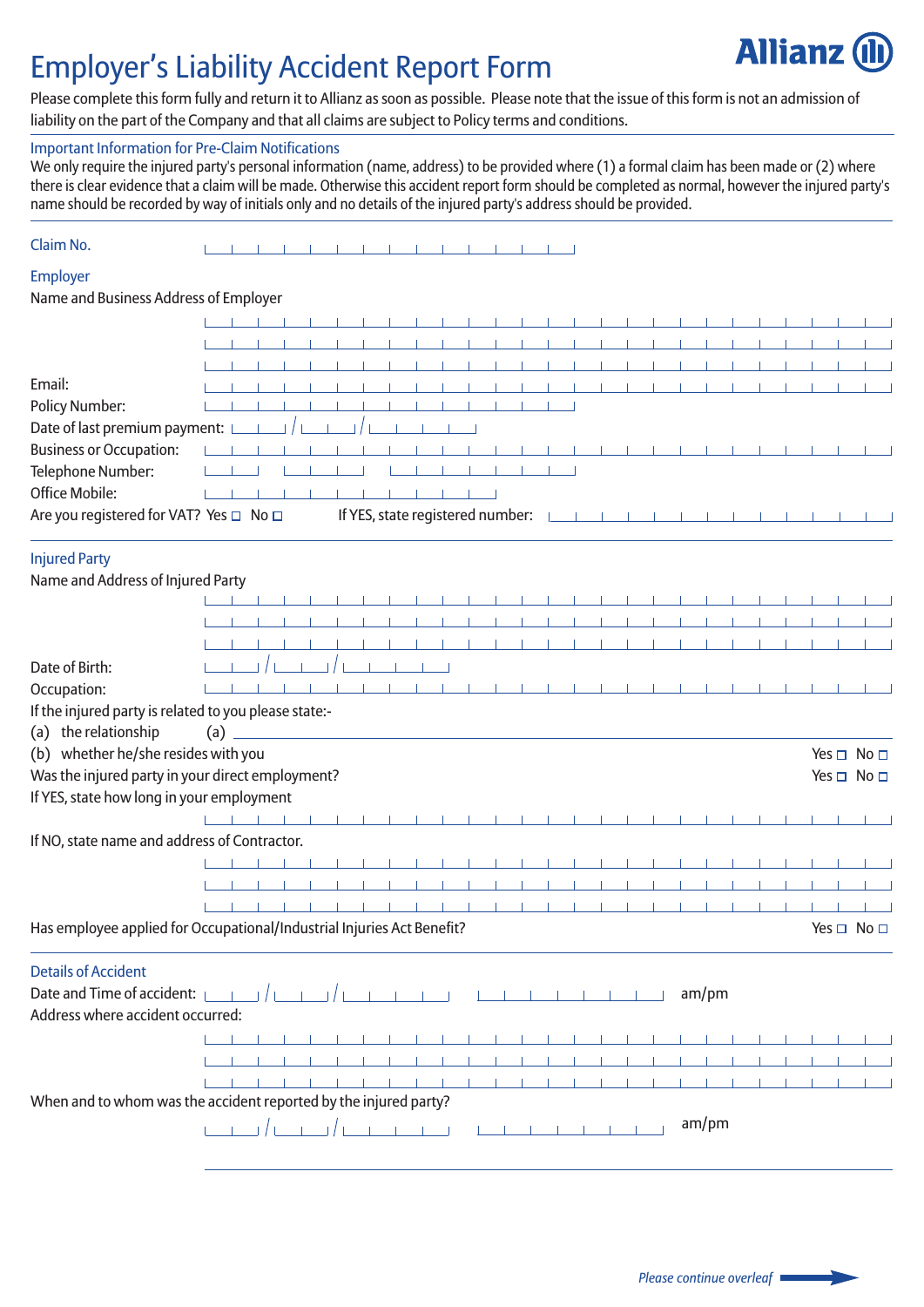| <b>Details of Accident (continued)</b>                                                                                                                                                                                                                                            |                                            |
|-----------------------------------------------------------------------------------------------------------------------------------------------------------------------------------------------------------------------------------------------------------------------------------|--------------------------------------------|
| Did the injured party cease work?<br>If YES, state the date on which he/she did so $\Box$ / $\Box$ / $\Box$                                                                                                                                                                       | Yes $\Box$ No $\Box$                       |
| If the injured party has resumed work, state the date on which he/she did so. $\Box$ $\Box$<br>Was the injured party engaged in work for you at the time of the accident?<br>State fully the nature of work upon which the injured party was engaged at the time of the accident. | Yes $\Box$ No $\Box$                       |
|                                                                                                                                                                                                                                                                                   |                                            |
|                                                                                                                                                                                                                                                                                   |                                            |
| Are any specialised tools or equipment required to carry out the work?<br>If YES, give details.<br>and the state of the state of the state of the state of the state of the state of the                                                                                          | Yes $\Box$ No $\Box$                       |
|                                                                                                                                                                                                                                                                                   |                                            |
| Were any safety features breached?<br>If YES, please state breach(es).                                                                                                                                                                                                            | Yes $\Box$ No $\Box$                       |
| State the date of last inspection by factory inspectorate, and whether or not any recommendations were made.                                                                                                                                                                      |                                            |
|                                                                                                                                                                                                                                                                                   |                                            |
| Give full details of the circumstances and cause of the accident. State through whose fault (if any) the accident occurred?                                                                                                                                                       |                                            |
|                                                                                                                                                                                                                                                                                   |                                            |
|                                                                                                                                                                                                                                                                                   |                                            |
|                                                                                                                                                                                                                                                                                   |                                            |
|                                                                                                                                                                                                                                                                                   |                                            |
|                                                                                                                                                                                                                                                                                   |                                            |
|                                                                                                                                                                                                                                                                                   |                                            |
| <b>Injuries</b><br>Give full details of injuries received.                                                                                                                                                                                                                        |                                            |
|                                                                                                                                                                                                                                                                                   |                                            |
| Was the injured party taken to hospital?<br>If YES, state name of the hospital                                                                                                                                                                                                    | Yes $\Box$ No $\Box$                       |
| Is the injured party at present receiving medical attention?<br>If YES, give details.                                                                                                                                                                                             | Yes $\Box$ No $\Box$                       |
| <b>Claim Details</b>                                                                                                                                                                                                                                                              |                                            |
| Has a claim for compensation been made against you?                                                                                                                                                                                                                               | $Yes \Box No \Box$                         |
| Is compensation being claimed or received by the injured party from any other source?<br>Has the injured party been injured previously, or received compensation previously, from you or any other employer?                                                                      | $Yes \Box No \Box$<br>Yes $\Box$ No $\Box$ |
|                                                                                                                                                                                                                                                                                   |                                            |
| <b>Earnings</b><br>State the net weekly earnings of the injured party.                                                                                                                                                                                                            |                                            |
| State the total net weekly earnings including bonuses, overtime, allowances etc.                                                                                                                                                                                                  |                                            |
| of the injured party for the thirteen weeks prior to the accident.                                                                                                                                                                                                                |                                            |
| In the amount of annual cash wages paid to them. Later the State how many employees are in your service, and the amount of annual cash wages paid to them.                                                                                                                        |                                            |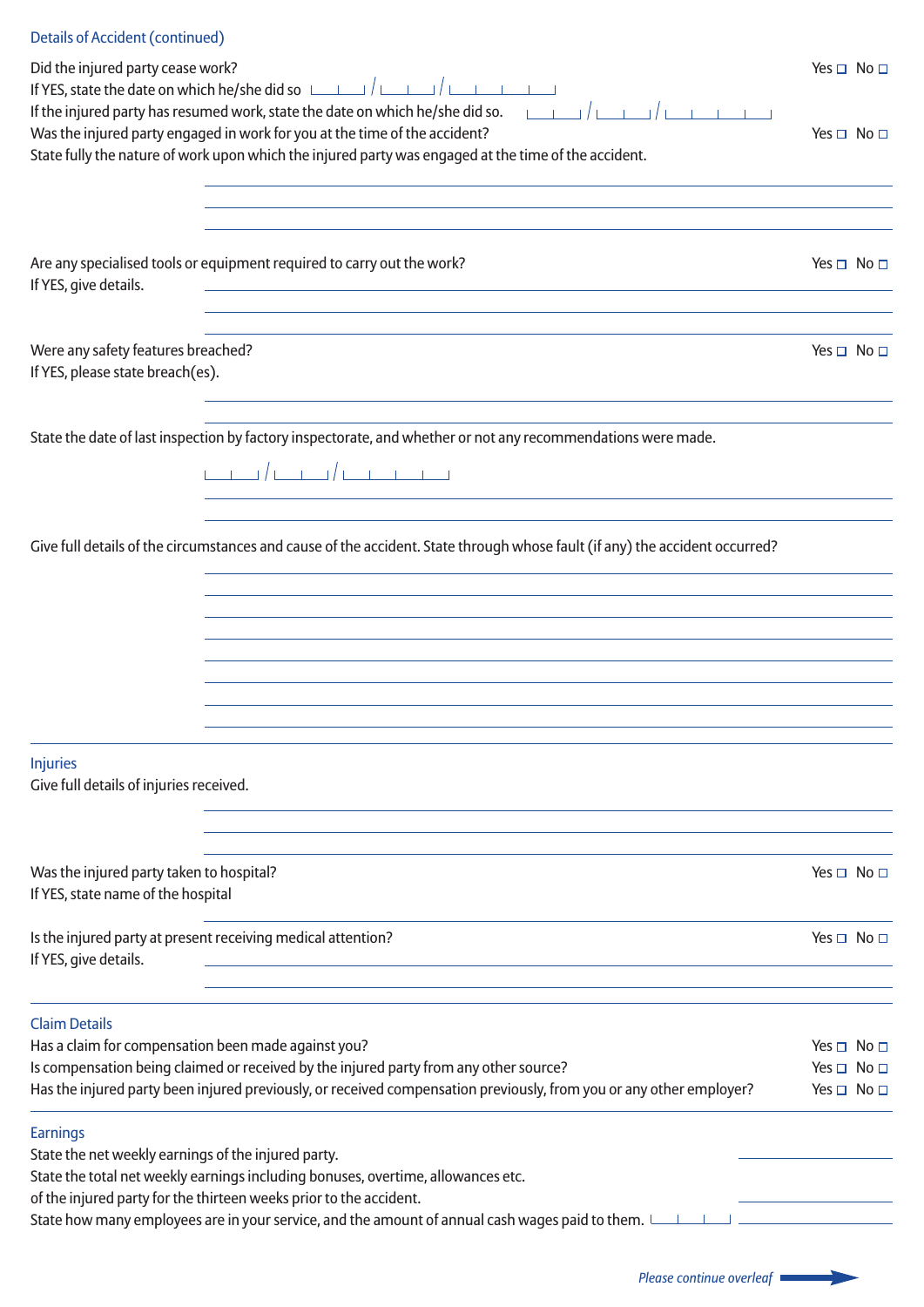State names and addresses of all people working in the vicinity at the time of the accident. (Enclose statements where possible).

## Data Protection Acts - collection and use of personal information

The information you provide to Us when you report an accident/make a claim will be collected and used by Us to process your claim. Allianz p.l.c. is the data controller in respect of all such information, and references to We and Us in this statement shall be construed accordingly.

USES. Information you supply may be used for the purposes of insurance administration (including processing, claims handling, reinsurance and fraud prevention) by Us, our agents, our reinsurers, and any intermediary acting for you. In assessing any claims made, We may undertake checks against publicly available information such as electoral roll, court judgements, bankruptcy or repossessions.

DISCLOSURE. We may share with our agents and service providers, members of the Allianz Group, other insurers and their agents, and with any intermediary acting for you, and with recognised trade, governing, and regulatory bodies (of which We are a member or by which We are governed), information We hold about you and your claims history. This includes Insurance Link, the Irish Insurance Federation's antifraud claims matching database. We may in certain circumstances use private investigators to investigate a claim.

SENSITIVE DATA. We may need to collect sensitive data relating to you (such as medical or health record or condition, convictions etc.) in order to administer your claim. By your signature you signify your consent to such information being used, processed and disclosed by Us, our agents and other insurers for the purposes of insurance administration (including processing, claims handling, reinsurance and fraud prevention).

RETENTION. Under the Consumer Protection Code we are obliged to retain your records for 6 years from the date your claim is settled. In certain circumstances we will retain your information for longer periods if this is required under specific insurance legislation.

CONSENT. By providing Us with your information and by your signature you consent to all of your information being used, processed, disclosed and retained for the purposes of insurance administration (including processing, claims handling, reinsurance and fraud prevention).

CALL RECORDING. Calls may be recorded or monitored for regulatory, training and quality purposes.

I/WE HEREBY CERTIFY that to the best of my/our knowledge and belief the statements and particulars contained herein are fully made and that I/we have withheld no material fact concerning the accident or the injured party.

Signature of Policyholder ✗ Date ✗

## Important

The Policyholder is reminded that the Company cannot accept responsibility for payments made to injured parties without its authority. The Policyholder's attention is specially drawn to the fact that his/her interests and those of the Company are identical in as much as the future premiums payable depend upon the amount of compensation paid by the Company. The Policyholder should therefore do everything possible to prevent any but bona fide claims being admitted.

Please return completed form to: Allianz p.l.c., Allianz House, Elmpark, Merrion Road, Dublin 4. Telephone: 1890 77 99 99 Fax: (01) 613 4444 Email: info@allianz.ie Website: www.allianz.ie Allianz p.l.c. is regulated by the Central Bank of Ireland. Registered in Ireland, No. 143108